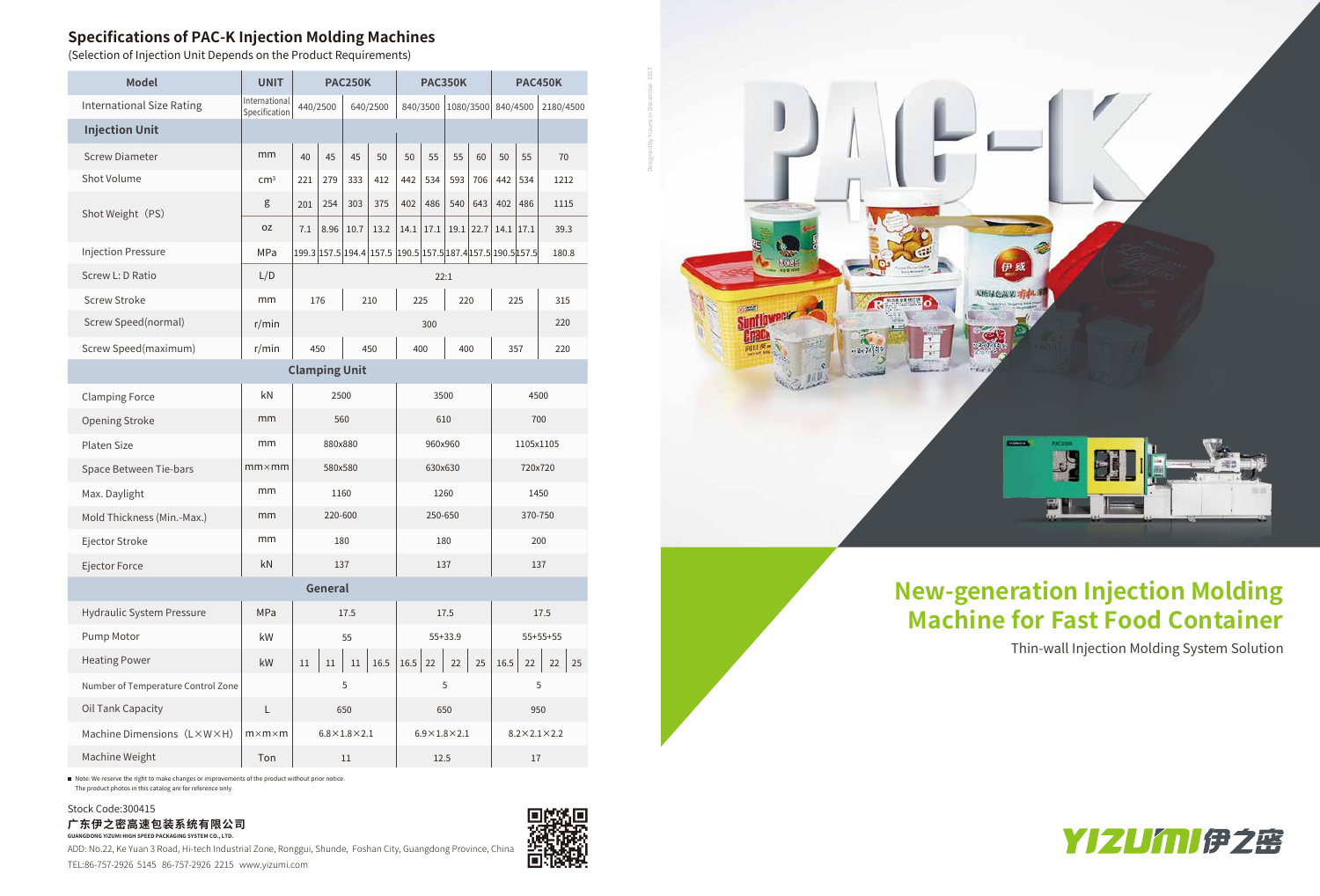# **About Us**

Located in National Hi-tech Industrial Zone in Shunde, Guangdong Yizumi High Speed Packaging System Company Limited is established to cope with the world's growing demands for high-speed packaging equipment. With strong financial base, large company size and elites in R&D, design, manufacturing, service and marketing, we pursue the mission of "Facilitate Chinese machine technology keeping pace with the world and provide global customers with better investment return and experience".

We, based on the ideas of"highly-efficient, precise, economical, reliable, energy-saving and environment-friendly", offer turnkey high-speed injection molding systems for different types of thin-wall plastic packaging products such as food containers, IML ice cream containers, IML buckets and IML packaging containers.

We have a team of innovative R&D elites. Through highly-efficient management, cutting-edge machining equipment, complete constant-temperature dust-free production lines, innovation, the spirit of working earnestly and years of experience in machine manufacturing, we can offer specialized thin-wall injection molding solutions.

Since establishment, we have always aimed to meet the customer needs, offer turnkey solutions for customers, serve them sincerely, create more value and provide better investment return for them. In addition, we are committed to establishing five-star service system in the industry and consistently endeavor to provide speedy and accurate services for customers worldwide and increase their competitiveness.

#### **Processes of Thin-wall Injection Molding System**















**Material loading** 



**Labeling machine**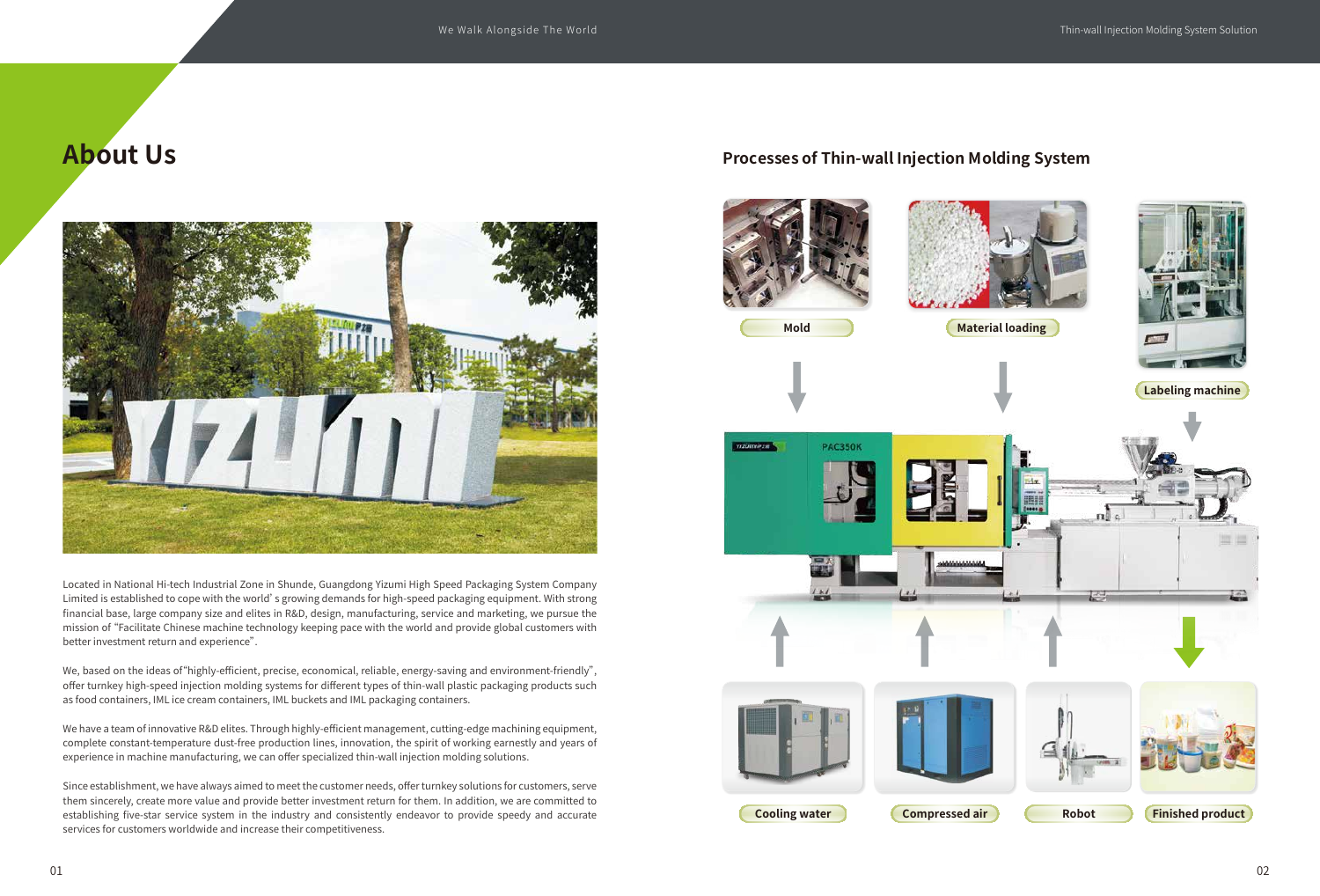- Higher Injection Speed
- Upgraded Control System
- Optimized Platen Design



High-precision injection control system **Durable high-rigidity clamping unit** High-response hydraulic system Single-cylinder injection system with high precision











## **Thin Wall Injection Molding Machine**